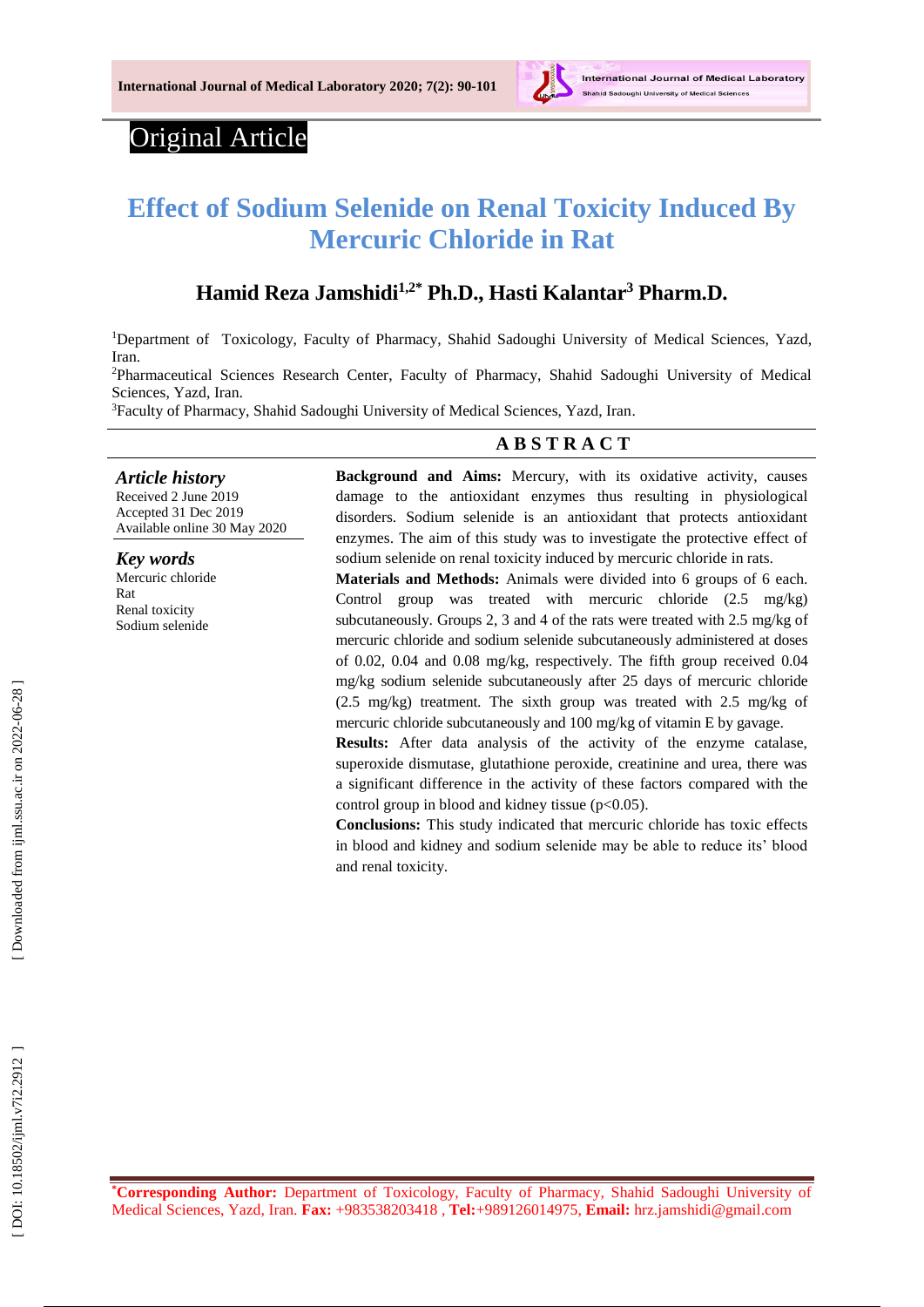## **Introduction**

Heavy metals are referred to as those that have a high density of five times more than that of water. These metals include cadmium, mercury, arsenic, lead and the like. These metals, by binding to the protein of the cells, prevent the normal functioning of the cells and cause them to die. Some heavy metals accumulate in the body and trigger complications such as cancer, neurological , reproductive and growth disorders, kidney disease, antioxidant enzyme disorder, and so on. High levels of lead and mercury in the blood are associated with decreased intelligence, behavioral disorders, growth retardation and hearing impairment. At the global level, arsenic, mercury and lead are the most dangerous environmental toxins, and exposure to them can lead to significant increase in reactive oxygen species (ROS) ( thiobarbituric acid reactive substances and Glutathione), reduction of superoxide dismutase (SOD) and catalase activity , and decrease in glutathione peroxidase (GPX) and glutathione disulfide levels [ 1 ] . Mercury is an environmental and industrial pollutant depending on its different chemical forms; it causes intense toxic effects in the tissues of the body. Various compounds such as dietary protein, vitamins E, flavonoids, and rare elements (zinc, copper, etc.) modulate the induction of mercury -induced toxicity that is absorbed through breathing, digestion, even though skin. The central nervous system is a sensitive organ in contact with mercury vapors, but mercury mainly causes a variety of disorders, including impaired renal function, infertility, negative effects on the embryo and acute

respiratory failure [ 2 ] metallic fever and effects on the thyroid gland and gene toxicity [ 3 ]. Mercury compounds are mainly metabolized in the liver or under reactions with glutathione.  $Hg^{+2}$  is one of the most potent trace elements that can lead to increased free radicals that induce fat, protein, and DNA oxidation [ 4 ].

The great threat to human health is consumption of fish from mercuric polluted water. Its entry into the human body causes Minamate disease (mercuric toxicity), and in acute cases , the death of the patient is followed [ 3 ]. Exposure to methyl mercury can trigger oxidative stress that has direct and indirect outcomes: it directly catalyzes the direct effects of the production of ROS. The activity of antioxidant enzymes, namely catalase, superoxide dismutase, glutathione peroxidase in the liver and kidney, significantly decreases due to the oxidative stress produced by methyl mercury [ 5 ]. Mercury chloride elevates the level of neoplastic thiol renal units (NPSH), and none of the therapies modulate the level of renal NPSH. The concentration of urea increases after exposure to  $HgCl<sub>2</sub>$  [6]. Renal toxicity occurs when damaged or impaired renal function resulting from endogenous or exogenous toxins, decontamination and renal excretion are not correctly performed [ 1, 5 ]. Renal toxicity has been associated with a slow increase in serum creatinine levels and increased urinary volume. Toxic compounds induce thickening of the glomerular base membrane, and effects on the blood flow of the kidneys and organs [ 7 ]. Free radicals are the result of the failure of a bond in a molecule [ 8 ]. Free radicals in living organs are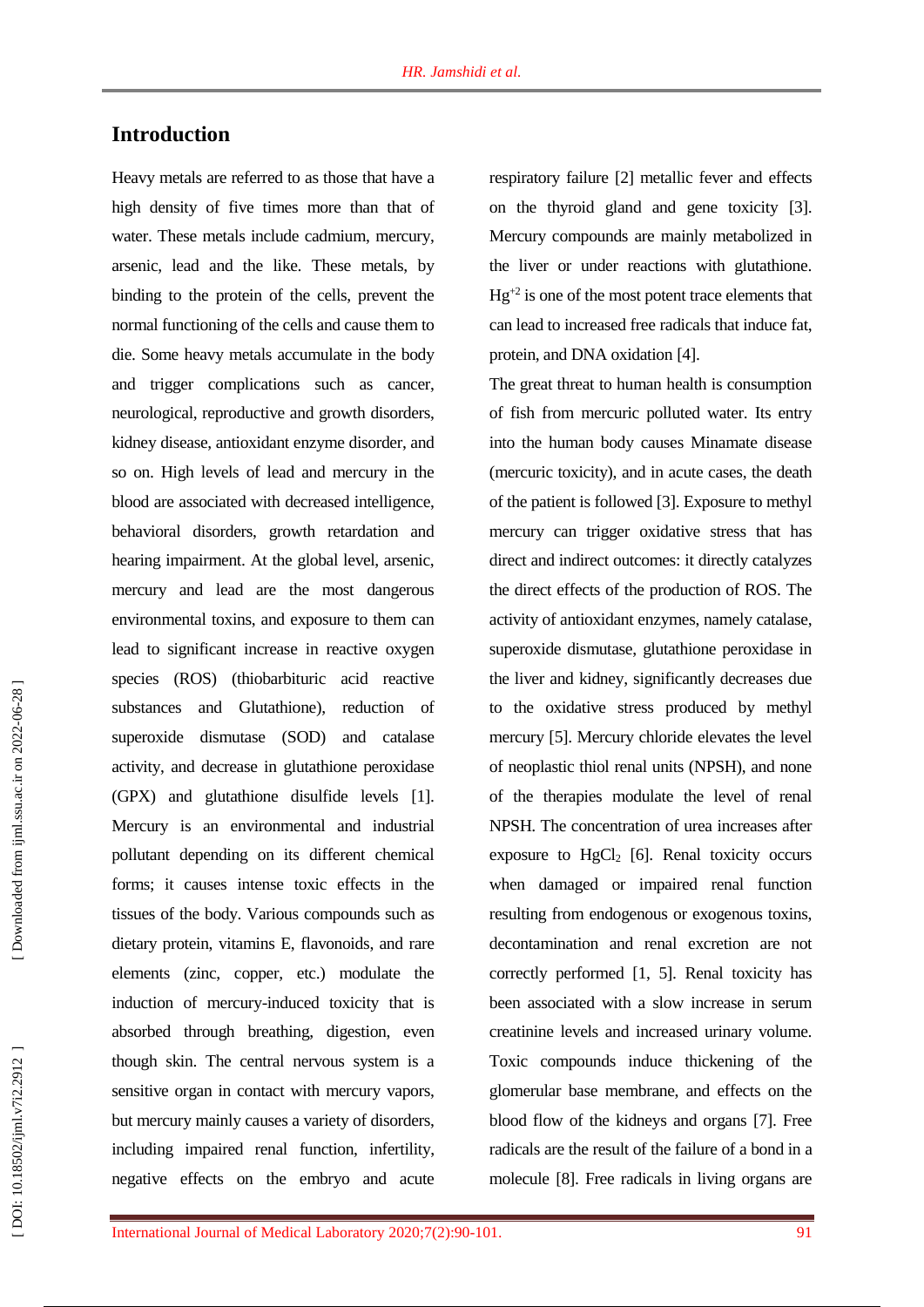produced by various functions such as cellular metabolism and cellular antioxidants, and can attack lipids, carbohydrates, and amino acids, oxidize them and intervene as an important factor at the onset of the disease [9]. The family of free radicals can be classified into two groups: 1- free oxygen radicals such as superoxide ion, and 2 - nitrogen free radicals [10 ]. Free oxygen radicals play a physiological role in the transmission of signals, but they are destructive when produced in a large amount [11 ] and by triggering the transmission of signals or oxidizing macromolecules in cells. Induced oxidative stress reduces the ability of antioxidants and enzyme function changes by attacking DNA or lipids [12 ]. Free radicals are neutralized and exfoliated by antioxidant substances [13 ]. Oxidative stress is the result of an imbalance between the production of oxidative precursors and the antioxidant defense capacity of the body and the rise beyond the ROS control [12 ] and is the main cause of fetal defects, abortion, autism and cancers [ 9 ]. In response to stress, the cell generates specific metabolites, compatibility and resistance to stressors. Antioxidant defense mechanisms exist in all living organisms and are classified into two ; enzymatic and non -enzymatic categories . Antioxidants include superoxide dismutase, catalase, glutathione peroxidase and glutathione reductase [14, 15 ]. Superoxide dismutase is a metal enzyme (metalloenzyme) and a defense that is produced under stress and decomposes superoxide ions into hydrogen peroxide and molecular oxygen. Superoxide is one of the main types of reactive oxygen in the cell. The peroxidase enzymes break down the hydrogen

peroxide in the cell and prevent the production of ROS; therefore, with an increase in the activity levels of this enzyme, the cell becomes less invasive with ROS. Glutathione peroxidase can be regarded as a type of peroxidase defense enzyme [ 1 4 ]. Selenium is one of the substances that has attracted the attention of many researchers. The most important effects of selenium are anti-cancer, reproductive performance and protection against oxidative damage [16 ]. The use of selenium supplements in animal diets increases the ability of the immune system to respond to the disease. Selenium acts as the second line of defense for the body as part of the glutathione peroxidase enzyme and a direct correlation exists between selenium and the amount of this enzyme. Selenium prevents free radicals by destroying cell peroxides [17 ]. There are two forms in nature: 1. Organic selenium adsorbed from the absorption of amino acids and stored in the body, so that organic human selenium can produce enriched foods for human consumption. In many cases it also plays an important role in antioxidant protection. 2. Non -organic selenium is found in selenite, selenide, and metal forms [16]. Vitamin E is one of the lipid-soluble vitamins of plant origin that is essential for reproductive, muscular, nervous, and immune function. Its action mechanism is not clear: however, it has antioxidant properties and may be active in protecting the surface of the cell membrane [18, 19 ]. Vitamin E is the most important soluble antioxidant in the cell membrane, which delay s the oxidation process in meat. Animals are not able to synthesize vitamin E in their body. Adding high levels of vitamin E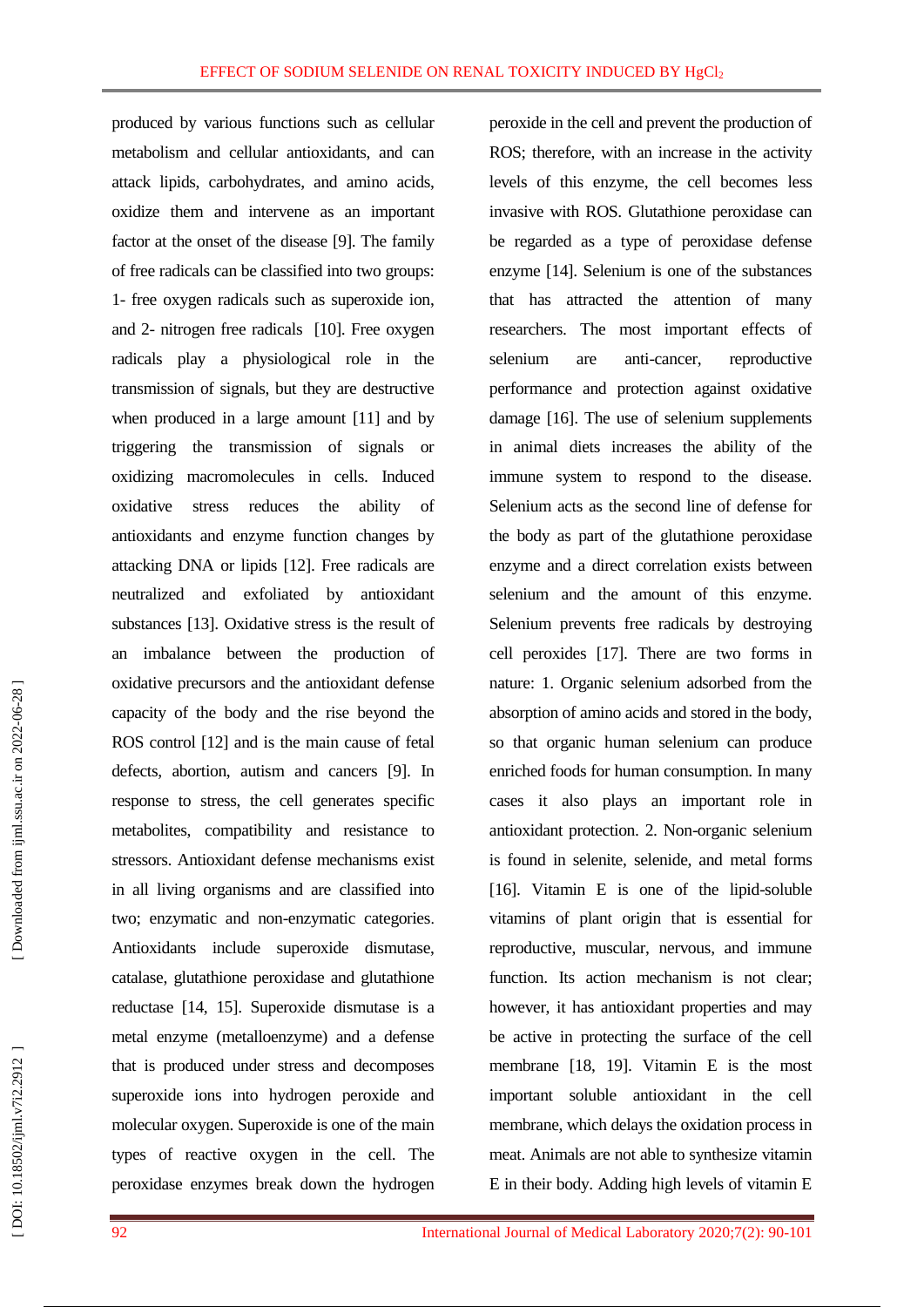to the diet increases oxidative stability [15 ]. The aim of this study is, modulating antioxidant enzymes by sodium selenide in laboratory animals exposed to mercuric chloride.

### **Materials and Methods**

The animals used in this study, 36 adult Albino rats (weighing 250-300 g), were kept at  $22 \pm 2^{\circ}$ C and sufficient light (12 hours of light and 12 hours of darkness) in order to adapt them to their new environment 10 days in the animal house of the Faculty of Pharmacy, Shahid Sadoughi University of Medical Sciences in Yazd; they were kept sterilized in polyethylene glycol in large cages. Mercury chloride (99% purity) and sodium selenide (99% purity) were obtained from Sigma Aldrich (Germany) and Vitamin E by Merck (Germany). Thirty -six male rats were divided into 6 groups each including 6 . The first group was treated with 2.5 mg/kg mercuric chloride subcutaneously as the control group. The second received mercuric chloride (2.5 mg/kg) and sodium selenide (0.020 mg/kg) subcutaneously. The third was treated with mercuric chloride was 2.5 mg/kg and sodium selenide 0.04 mg/kg subcutaneously and the forth with 2.5 mg/kg mercuric chloride and sodium selenide 0.08 mg/kg subcutaneously. The fifth group received sodium selenide 0.04 mg/kg subcutaneously which was discontinued from day 25 but received 2.5 mg/kg of chloride subcutaneous injection instead. Group 6 was treated with 2.5 mg/kg of mercuric chloride subcutaneously , and vitamin E 100 mg/kg by gavage. The doses employed were based on previous studies. At the end of the day 28 , experiments were carried out. After 12 hours of

fasting , blood samples were prepared from animals being anesthetized with ketamine hydrochloride (60 mg/kg) and xylazine (10 mg/kg), and the kidney tissue was rapidly removed. Blood was taken from their hearts and centrifuged. The serum was removed and stored at -80 ˚ C. To measure the enzymes desired by measuring kits, we placed the frozen serum sample at room temperature for 10 minutes and then centrifuged at 20 rpm at RPM2000 and, according to the instruction of each kit, the amount of the case . The need for the isolated solution was removed by the sampler and transferred to the house of each kit. After anesthetizing the animals, the kidney tissue was quickly removed for biochemical investigations and experiments, washed with mannitol and stored at -80°C. To measure the enzymes desired by measuring kits, the frozen kidney tissue sample was placed at room temperature for a while, and 100 mg of it was weighed, 1 ml of phosphate buffer was poured onto the isolated tissue and homogenized with homogenizer. Homogenized tissue was centrifuged at 4000 RPM for 20 minutes, and according to the instructions of each kit, the required amount of supernatant was removed with sampler and transferred to the desired cell from each kit.

# **Measuring the biochemical factors of urea and creatinine**

Serum urea and creatinine are the markers of kidney damage that increase in plasma renal insufficiency. In this project, after anesthetizing the animals, blood was taken from the heart of the rats. Following serum separation, serums were sent to the Yazd Diabetes Center laboratory for assessing blood urea and creatinine levels.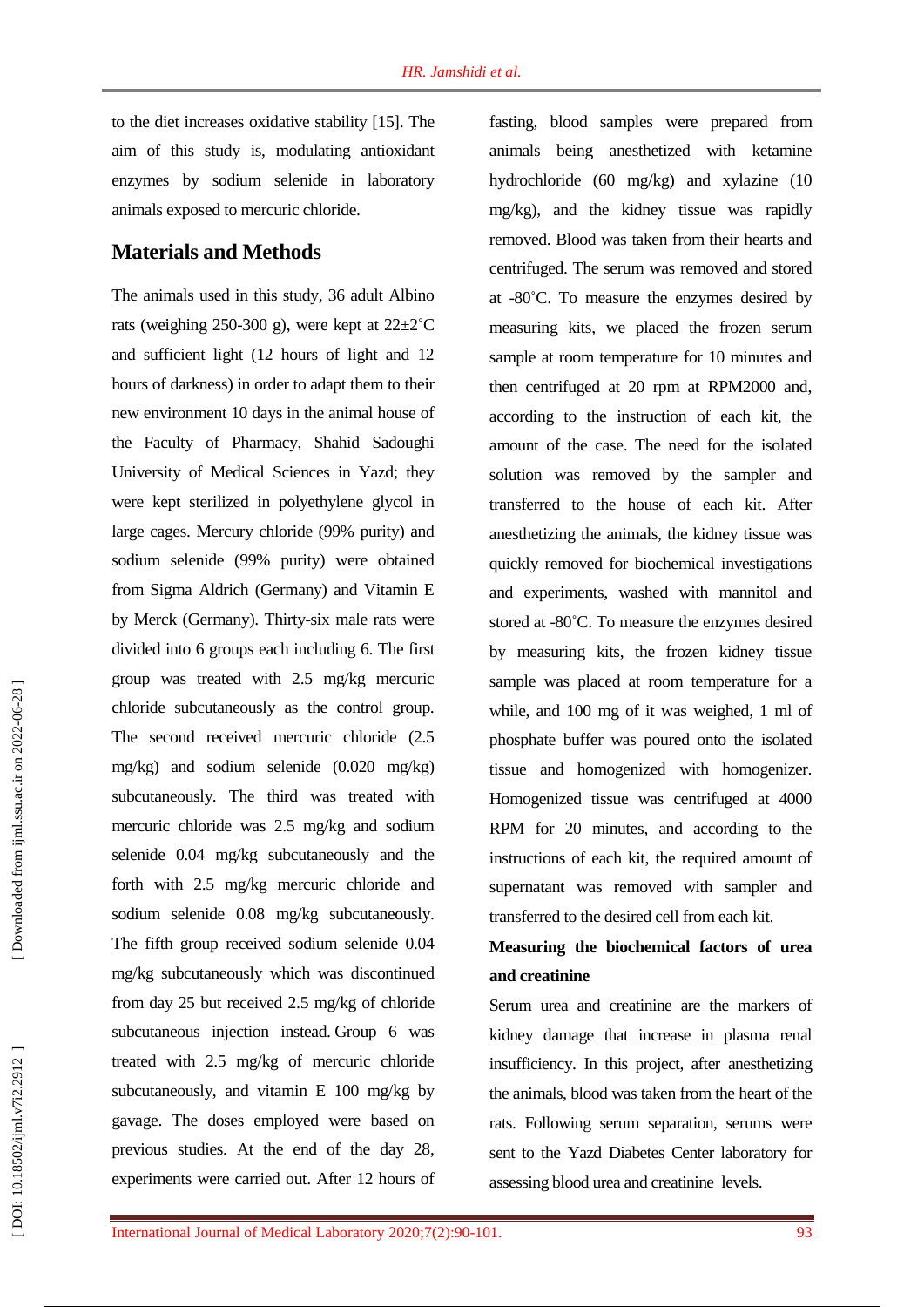#### **Measuring oxidative stress factors**

# **Evaluation of glutathione peroxidase enzyme activity**

Glutathione peroxidase activity in serum and kidney tissues using Antioxidant ZellBio kit .

GPX activity =(OD control - OD sample)/ (OD standard - OD Blank)\*6000.

# **Evaluation of the activity of the enzyme superoxide dismutase**

Superoxide dismutase enzyme activity in serum and kidney tissues using Antioxidant ZellBio kit We measured the absorbance at zero and 2 minutes at 420 nm, and calculated the activity of superoxide dismutase by the following formula: SOD activity (U/mL)=(Vp-Vc) /(Vp)\*100Vp=OD sample 2min-OD Blank 2minVc=OD sample 0min -OD blank 0 min

**Evaluation of the activity of the catalase enzyme** Activity of catalase enzyme in serum and kidney tissues was performed using Antioxidant ZellBio kit. Catalase activity was measured by colorimetric method in 405 nm. Then catalase activity was calculated by the following formula: CAT activity (U/mL)=(OD blank-OD sample)\*271\*(1/60\*Sample weigh). This study was approved by the Ethical Committee of Shahid Sadoughi university of Medical Sciences, Yazd, Iran.

#### **Statistical analysis**

The results were analyzed using SPSS Statistics 16. The results were analyzed by one -way ANOVA and reported as mean±standard error. Intermediate group comparisons were performed using Tukey test. A level below 5% was considered as meaningful.

### **Results**

The activity of blood sample catalase in animals in

the intervention and control groups is shown in the Fig.1. As can be seen, there was no significant difference in the activity of catalase in the treated blood sample compared to that of the control group. A significant difference in the activity of catalase enzyme in kidney tissue was identified as for the vitamin E -treated group compared with the control  $(p<0.01)$ . There was no significant difference among other groups (Fig.2). As shown in the Fig.3, the highest level of superoxide dismutase enzyme activity is related to the second [HgCl2+NaSe (0.02)] and sixth [HgCl2+VitE (100)] mg/kg groups (p<0.05). No significant difference was observed in the activity of superoxide dismutase enzyme in kidney tissues of rats in different groups (Fig.4) . Creatinine levels were significantly lower in the second [HgCl2+NaSe (0.02)], third [HgCl2+NaSe (0.04)], and sixth [HgCl2+VitE(100)] mg/kg, groups. The results are shown in Fig. 5. Significant differences at the level of blood urea in animals of the second [HgCl2+NaSe(0.02)], fifth [NaSe (0.04)+HgCl2] and sixth [HgCl2+VitE(100)] mg/kg groups compared to the control  $(p<0.01)$  (Fig.6). There was a significant difference as for the level of glutathione peroxidase in blood samples of animals in the fourth group [HgCl2+NaSe(0.08)] as the recipient of sodium selenide, and the sixth as recipient of vitamin E, compared to the control group ( $p<0.05$ ,  $p<0.01$  respectively). The results are shown in Fig.7. A significant difference was observed as to the level of glutathione peroxidase in the kidney samples in animals of the fifth [NaSe (0.04)+HgCl2] and sixth groups [HgCl2+VitE(100)] mg/kg compared to the control  $group (p<0.05) (Fig.8).$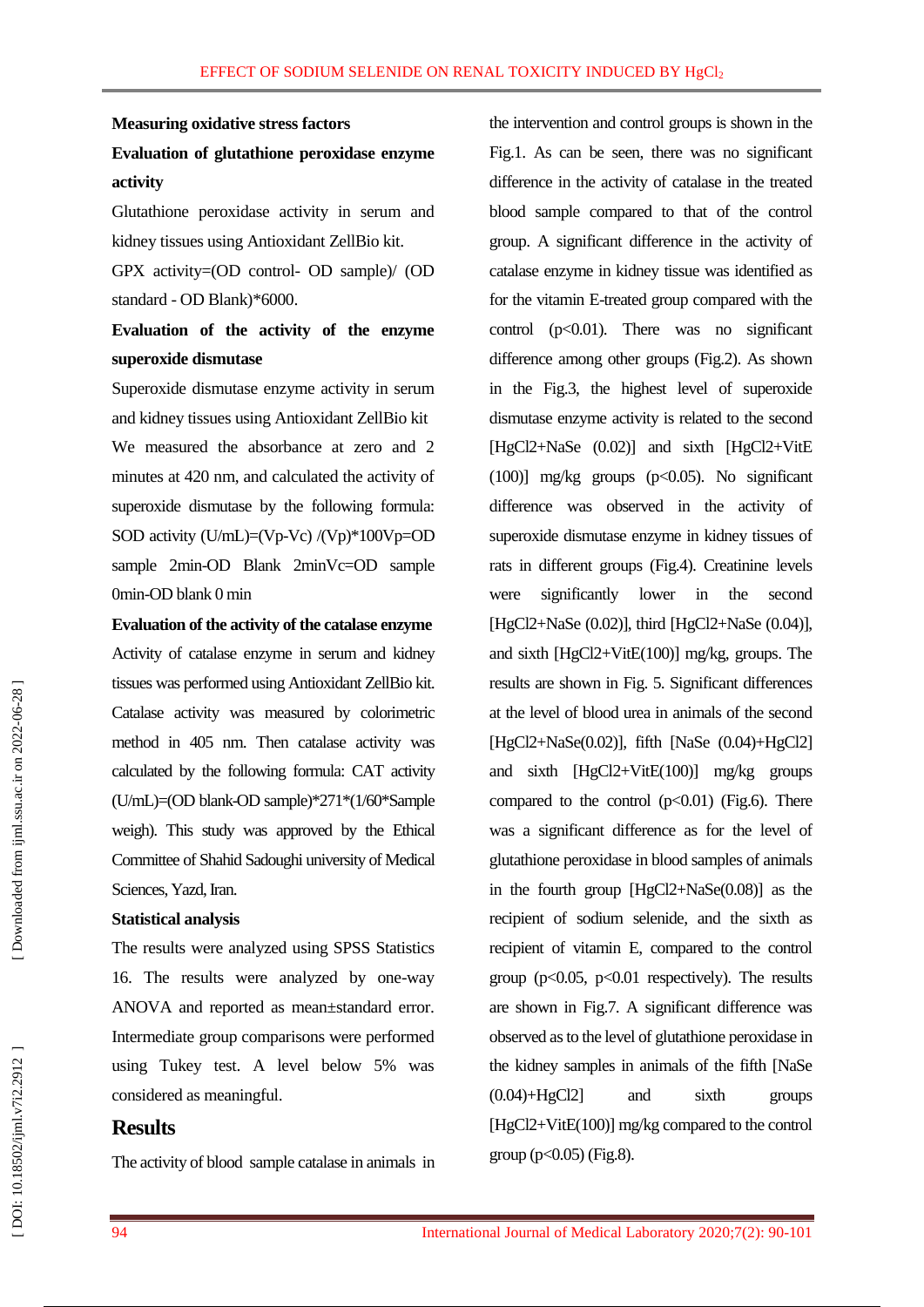

Fig.1. Comparison of the activity of catalase (CAT) of blood sample in animals in intervention (mg/kg) and control groups



**Fig .2.** Catalase activity (CAT) of kidney tissue samples in animals in the intervention groups (mg/kg) compared with the control (\*p<0.01)



**Fig .3.** Blood activity of superoxide dismutase (SOD) enzyme in animals of the interventional groups compared with control which only received HgCl2 2.5 mg/kg (\*p<0.05)

 [\[ DOI: 10.18502/ijml.v7i2.2912 \]](http://dx.doi.org/10.18502/ijml.v7i2.2912 ) [\[ Downloaded from ijml.ssu.ac.ir on 2022-](https://ijml.ssu.ac.ir/article-1-364-en.html)06-28 ]

DOI: 10.18502/ijml.v7i2.2912

Downloaded from ijml.ssu.ac.ir on 2022-06-28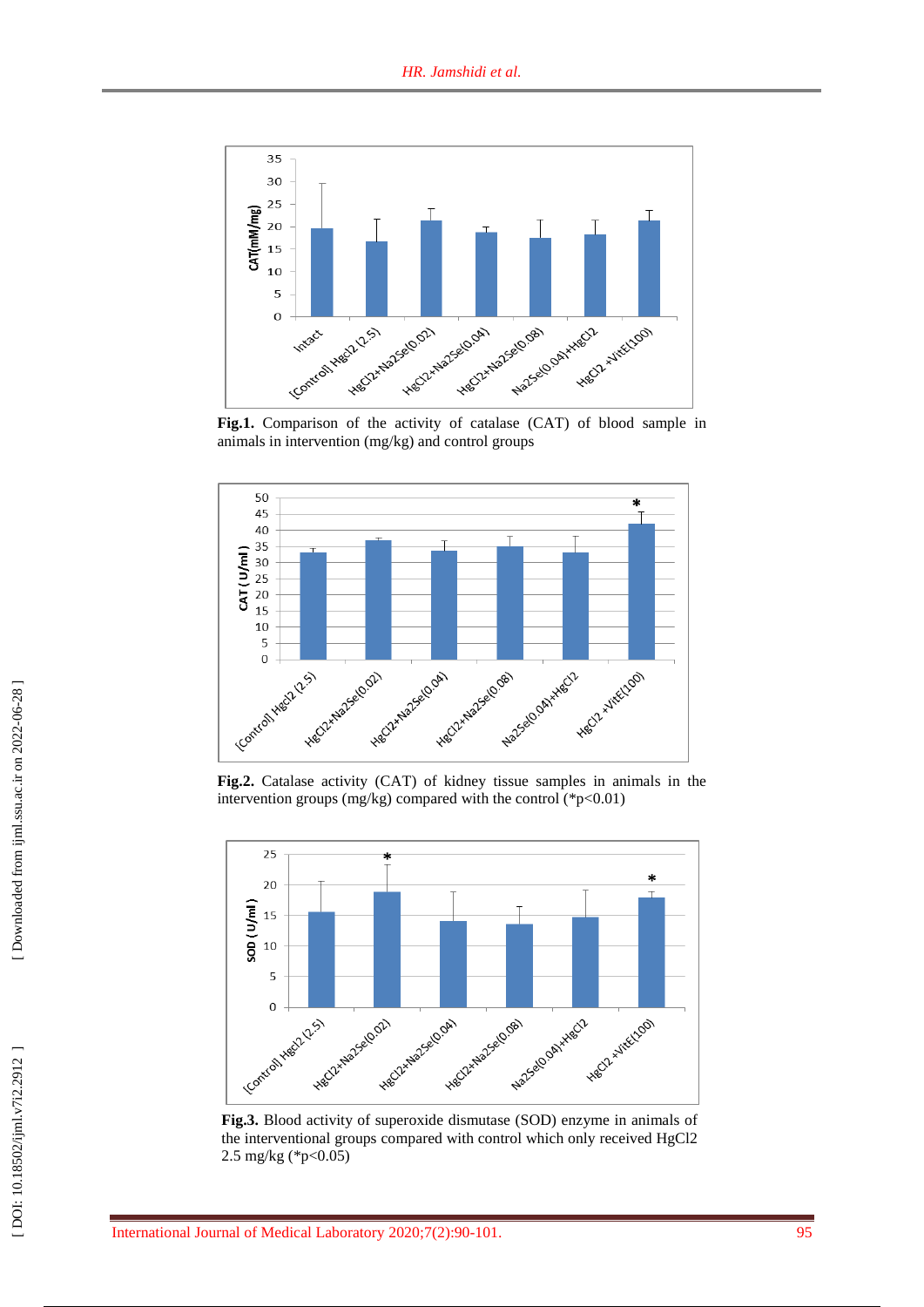

**Fig .4.** Comparison of the activity of superoxide dismutase (SOD) enzyme in kidney tissue samples of animals in intervention and (mg/kg) control groups



**Fig .5.** Blood creatinine (Cr) level in animals of intervention (mg/kg) and control groups (\*p<0. 05)



**Fig.6.** Comparison of blood urea in the treated (mg/kg) and control groups (\*p<0.05)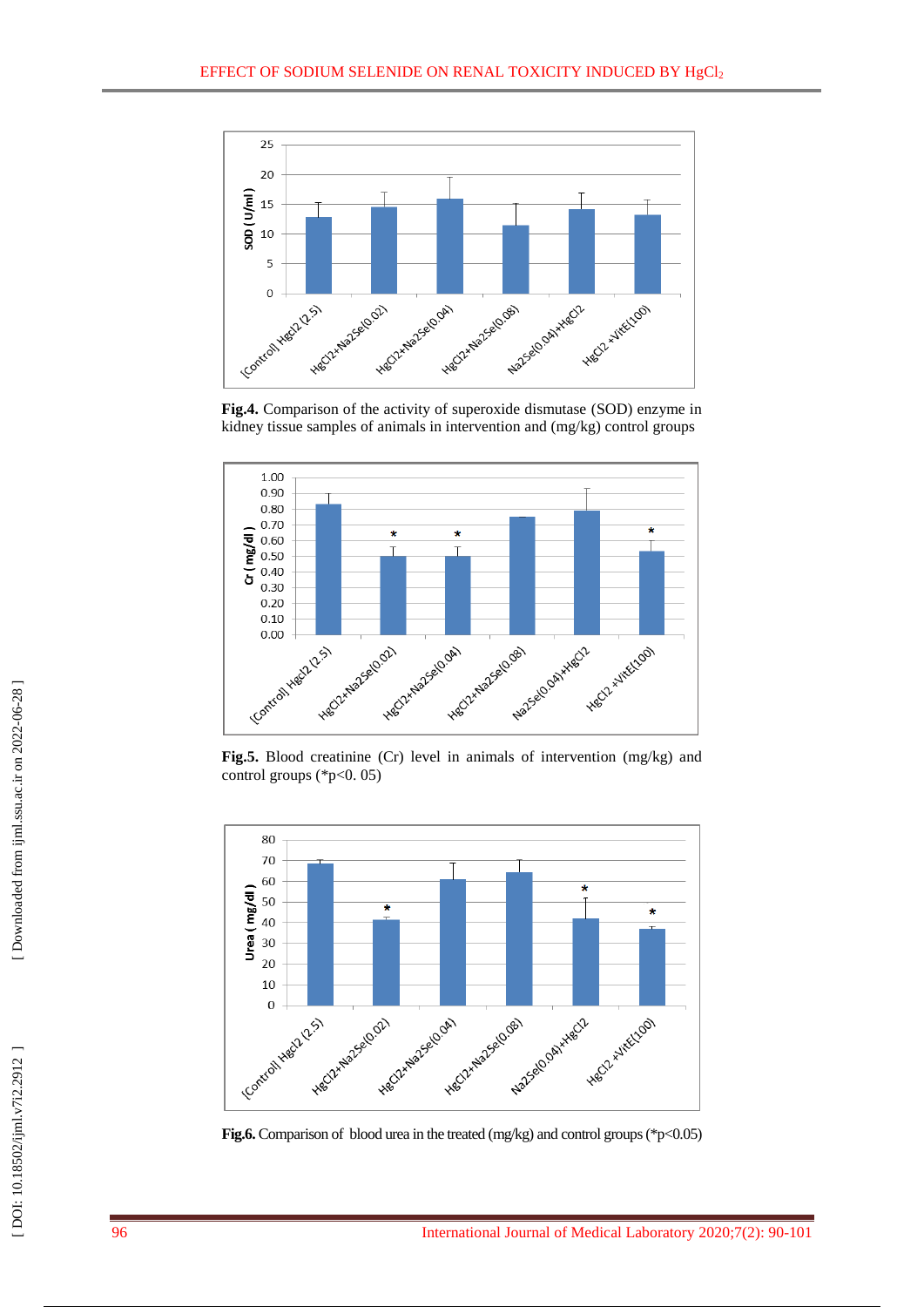

Fig.7. Glutathione peroxide (GPX) activity of blood samples in animals in intervention groups (mg/kg) compared with the control (\*p<0.05, \*\*p<0.01)



**Fig . 8 .** Comparison of glutathione peroxide (GPX) enzyme activity in kidney samples of the animals in the control and treated groups  $(mg/kg)$  (\*p<0.05)

## **Discussion**

As shown by the results, no significant difference was observed in the activity of catalase blood sample compared to the control group. For catalase activity of the kidneys, the highest values were observed in the group of rats treated with 2.5 mg/kg mercuric chloride and vitamin E 100 mg/kg by gavage (group 6). However, no significant difference was observed in other groups. This may indicate that sodium selenide has failed to raise the activity of this enzyme in any of other groups; however,

vitamin E acting as a cogent antioxidant, affect s these processes. In this case, due to the fact that sodium selenide is not a catalase enzyme cofactor, it does not bear the capacity to add enzymatic activity to this enzyme. Because catalase activity can be seen in the kidney of vitamin E -treated groups, it can be asserted that the kidney bears potential to increase the activity of catalase by vitamin E. The highest amount of activity of the superoxide dismutase enzyme of blood sample in the rat group treated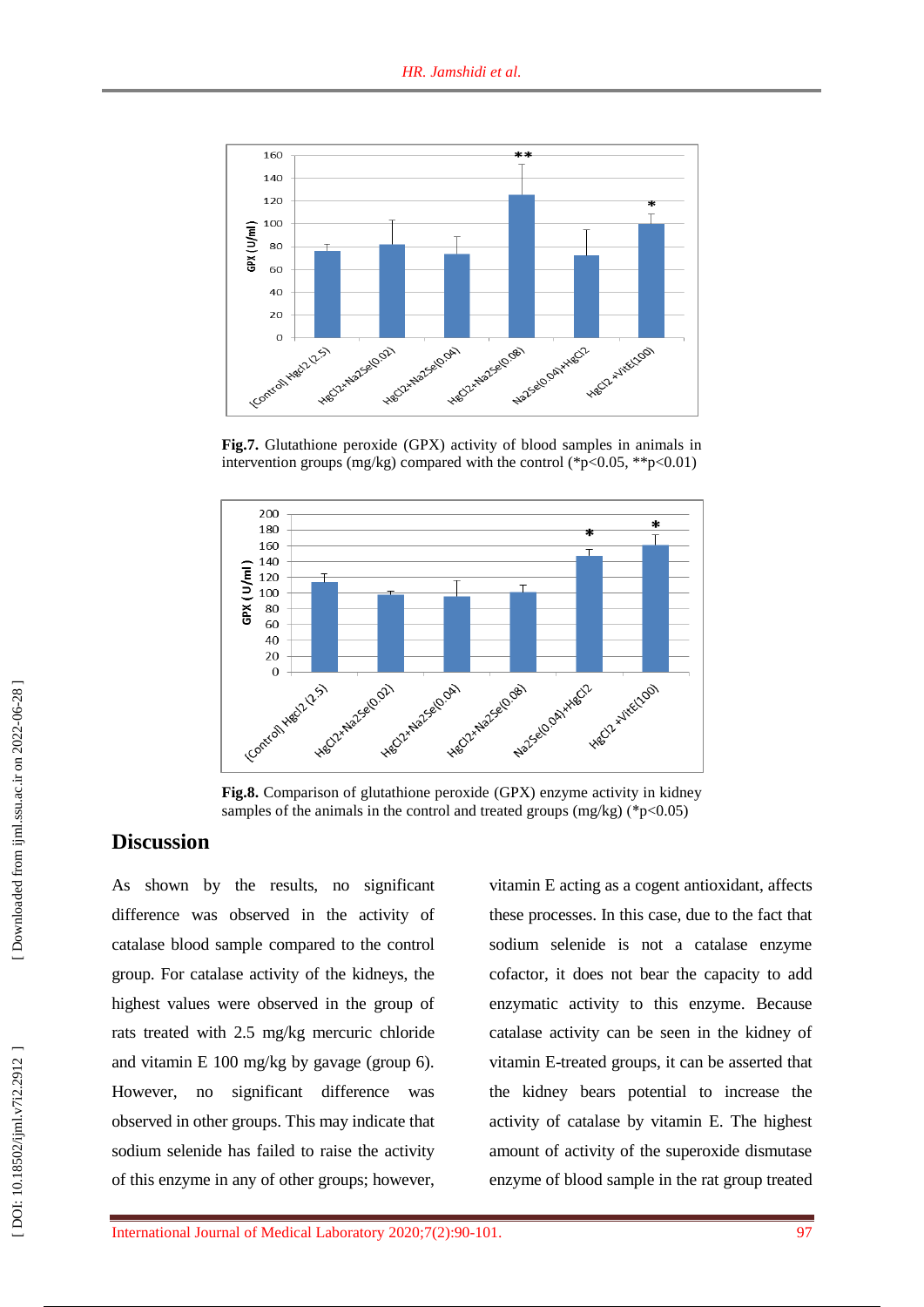with 2.5 mg/kg mercuric chloride was seen with sodium selenide 0.02 mg/kg compared to the control group. Additionally, there was a significant difference in the group of rats treated with mercuric chloride 2.5 mg/kg and vitamin E 100 mg/kg. So sodium selenide at a dose of 0.02 mg/kg and vitamin E as cofactors can increase SOD activity, also known as an antioxidant, bearing capacity to reduce oxidant effects against mercury chloride. No significant difference was found in the activity of the kidney superoxide dismutase enzyme in different groups of rat. As a result, sodium selenide and even vitamin E fail to compensate for the harmful effects of mercury chloride and have no significant effect on increasing the activity of SOD. It can be said that the kidney, even with the help of antioxidants such as vitamin E, is not able to cope with the oxidative effects of mercury chloride. The highest amount of glutathione peroxidase activity was seen in blood sample of animals treated with 2.5 mg/kg mercuric chloride and sodium selenide (0.08 mg/kg) subcutaneously  $(p<0.01)$ . There was also a significant difference in the group of rat treated with mercuric chloride 2.5 mg/kg and subcutaneous vitamin E 100 mg/kg body weight (group 6)  $p<0.05$ . This increase in activity may indicate that sodium selenide at the highest dose (0.08 mg/kg) is able to increase the activity of this enzyme and prevent the effects of mercury -induced oxidative damage. If the group is compared to mercury chloride, it can be concluded that sodium selenide and even vitamin E can cope with the oxidant effects of mercury chloride. There is a significant difference at the level of glutathione peroxidase

activity in the kidney samples in animals of groups 5 (sodium selenide 0.04mg/kg) and 6 (vitamin E 100 mg/kg) compared to the control group ( p<0.05). The effect of selenide on the activity of GPX in the kidney has been shown to be protective in the long term in all sodium selenide and after 25 days when the animals are treated with sodium selenide, mercury chloride is able to produce its oxidant effects; this can be due to the fact that in the long term, sodium selenide significantly increases the GPX activity  $(p<0.05)$ , which is comparable to the increase in GPX activity in the group treated with vitamin E. In general, sodium selenide, due to the presence of selenide in some groups, is able to cope with the harmful effects of mercury chloride, since sodium selenide is considered as a GPX cofactor. In the present study, creatinine levels in the control and rats treated with sodium selenide 0.02, 0.04 mg/kg and vitamin E 100 mg/kg subcutaneously showed significant differences. It means that sodium selenide appears to reduce the creatinine level, which is the index of kidney function, in the treated groups being comparable to that of receiving vitamin E, although the mechanism by which sodium selenide has the potential to reduce creatinine is not known. It can be said that sodium selenide, in addition to its antioxidant properties, has shown its capacity to reduce creatinine with an unknown mechanism. Blood urea levels decreased significantly in the rats of groups 2, 5, and 6; the group treated with 2.5 mg/kg mercuric chloride subcutaneously and sodium selenide 0.02 mg/kg for group 2, sodium selenide 0.04 mg/kg for 25 days for group 5 ,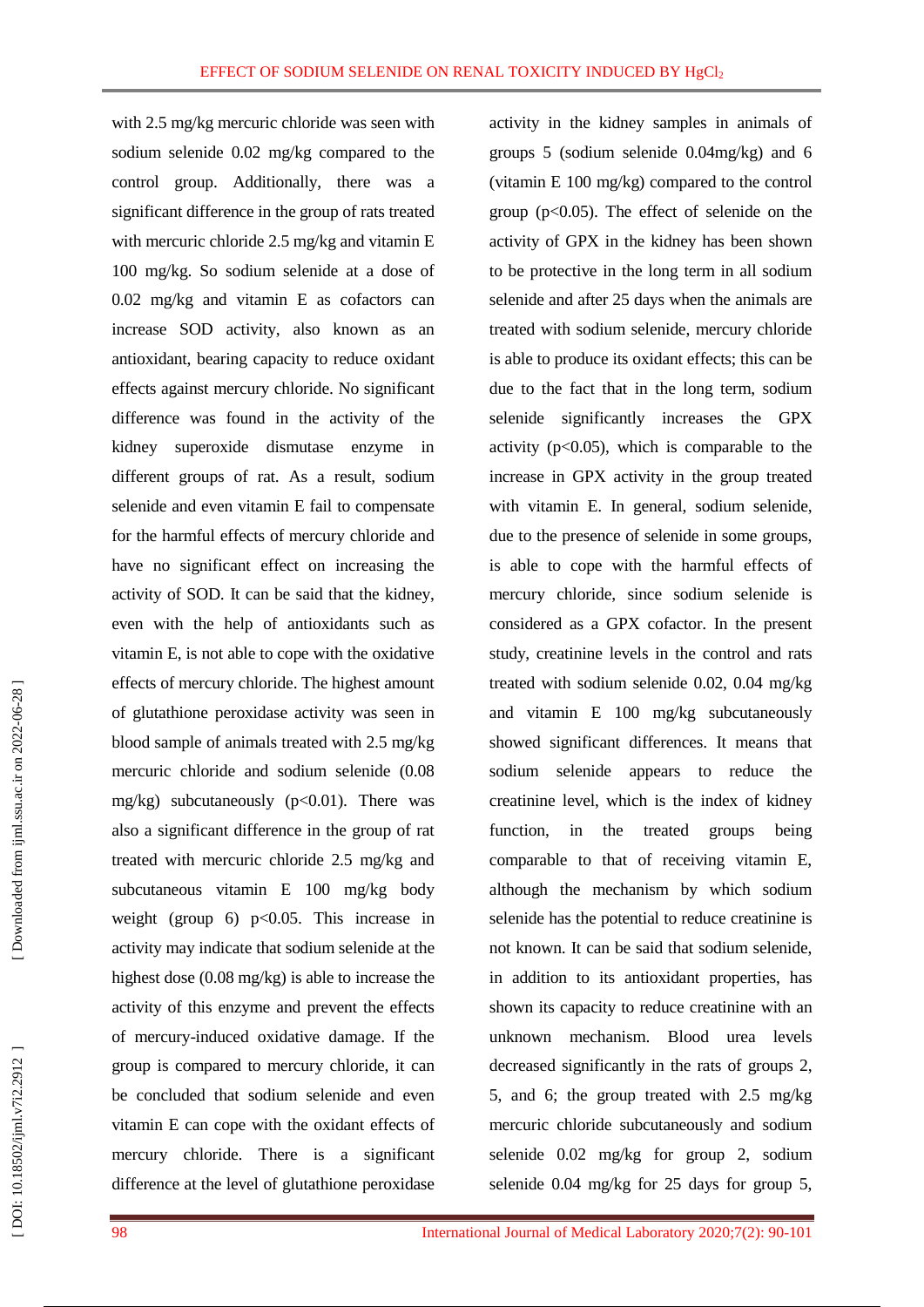and vitamin E for group 6 subcutaneously. These effects were apart from their antioxidant effects, which reduced urea. In relation to urea in a group that received sodium selenide for 25 days and was subsequently exposed to mercury chloride, a significant decrease in urea levels was observed, which could indicate that sodium selenide is protective and can reduce the harmful effects of mercury chloride by reducing urea.

Zhang and his colleagues in 2016 asserted that mercury chloride exposure induces oxidative stress and bears an effect on the activity of antioxidant enzymes [21 ]. Apaydin studied the effects of subacute exposure to low dose nitrous oxide and mercury chloride in rat kidneys and observed that mercury chloride causes severe histopathologic changes . It was also observed that simultaneous exposure to lead and mercury chloride nitrate significantly increases serum urea and levels of uric acid and creatinine thus generating significant changes in the activity of antioxidant enzymes (SOD, CAT, GPX and GST), and fat LDL peroxidation (MDA) in all groups and mercury chloride causing more harmful effects than lead nitrate in rats [22 ] . In addition, Charab studied the protective effect of selenium on oxidative stress caused by hookah smoke on the lungs and liver of the mouse. In the group exposed to smoke, the glutathione peroxidase and catalase activity was significantly lower than that of the control. Selenium treatment of rats significantly

modulated the abnormal levels of these parameters and administration of low doses of selenium could have protective effects against them [23 ]. Thus, by increasing the antioxidant defense system, they can protect against the toxicity of mercury -induced liver toxicity in rats [24 ]. Cruz conducted studies on the toxicity of mercury chloride and the results of oxidative stress assessment showed catalase activity and increased malondialdehyde levels [25 ]. El - Sharaky conducted a study on the protective role of selenium against cadmium -induced renal toxicity in rat s. The results revealed GPX activity and final lipid peroxidation activity significantly increasing in all cadmium exposed rats compared to the control group [26 ]. All these findings accord with those of ours .

#### **Conclusion**

The oxidative stress caused by mercury chloride in the rat kidney triggers toxic effects. Sodium selenide likely increase s the antioxidant enzymes activity by reducing the blood and renal toxicity of mercury chloride being comparable with vitamin E, although more research and further studies are needed in this regard .

### **Conflict of Interest**

Authors declare that they have no conflicts of interest .

#### **Acknowledgment**

Authors would hereby like to appreciate Yazd University of Medical Sciences for funding the research.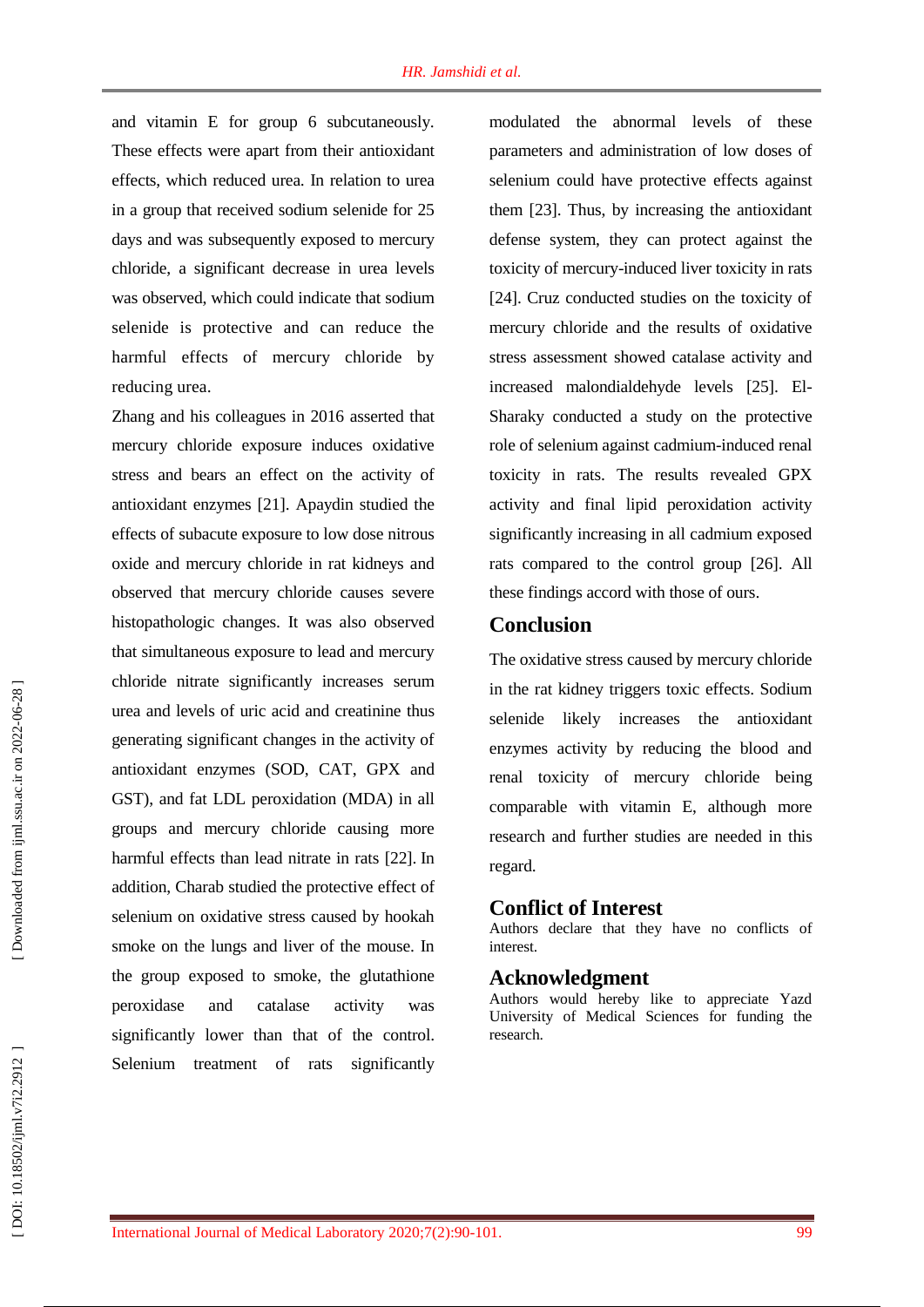### **References**

- [1]. Shin YJ, Kim JJ, Kim YJ, Kim WH, Park EY, Kim IY, et al. Protective effects of quercetin against HgCl2-induced nephrotoxicity in sprague - dawley rats. J Med Food 2015; 18(5): 524 -34.
- [2]. Orr SE, Bridges CC. Chronic kidney disease and exposure to nephrotoxic metals. Int J Mol Sci. 2017; 18(5): 1039.
- [3]. Lopez -Novoa JM, Quiros Y, Vicente L, Morales AI, Lopez -Hernandez FJ. New insights into the mechanism of aminoglycoside nephrotoxicity: an integrative point of view. Kidney Int. 2011; 79(1): 33 -45.
- [4]. Pena C, Hernández Fonseca JP, Pedreanez A, Viera N, Mosquera J. Renal oxidative stress and renal CD8+T-cell infiltration in mercuric chloride -induced nephropathy in rats: role of angiotensin II. J immunotoxicol. 2016; 13(3): 324 -34.
- [5]. Sakhaee E, Emadi L, Azari O, Khanaman FS. Evaluation of the beneficial effects of Zataria multiflora Boiss in halothane -induced hepatotoxicity in rats. Adv Clin Experiment Med. 2011; 20: 23-9.
- [6]. Al -Shabanah OA, Aleisa AM, Al -Yahya AA, Al -Rejaie SS, Bakheet SA, Fatani AG, et al. Increased urinary losses of carnitine and decreased intramitochondrial coenzyme A in gentamicin -induced acute renal failure in rats. Nephrol Dialysis Transplant. 2009; 25(1): 69 - 76.
- [7]. Thyssen JP, Menné T. Metal allergy a review on exposures, penetration, genetics, prevalence, and clinical implications. Chem Re s Toxicol. 2009; 23(2): 309 -18.
- [8]. Forte G, Petrucci F, Bocca B. Metal allergens of growing significance: epidemiology, immuno -toxicology, strategies for testing and prevention. Inflamm Allergy - Drug Target. 2008; 7(3): 145 -62.
- [9]. Klahr S. Urinary tract obstruction. In Seminars in nephrology. Elsevier. 2001; 21 ( 2): 133 -45.
- [10]. García -Sevillano M, Rodríguez -Moro G, García -Barrera T, Navarro F, Gómez -Ariza J. Biological interactions between mercury and selenium in distribution and detoxification processes in mice under controlled exposure. Effects on selenoprotein. Chem -Biol Interac. 2015; 229(1) : 82 -90.
- [11]. Eisler, R. Mercury hazards to living organisms. CRC Press : Taylor and Francis Group; 2006, p. 360.
- [12]. Modi KS, Schreiner GF, Purkerson ML, Klahr S. Effects of probucol in renal function and structure in rats with subtotal kidney ablation. J Lab Clin Med. 1992; 120(2): 310 - 17.
- [13]. Paitan CLT, Pino L. Mercury in the Everglades. Environmental Science. 2017.
- [14]. Messaoudi I, El Heni J, Hammouda F, Saïd K, Kerkeni A. Protective effects of selenium, zinc, or their combination on cadmium induced oxidative stress in rat kidney. Biol Trace Element Res. 2009; 130(2): 152 -61.
- [15]. Weydert CJ, Cullen JJ. Measurement of superoxide dismutase, catalase and glutathione peroxidase in cultured cells and tissue. Nat Protoc. 2010; 5(1): 51 -66.
- [16]. Kara H, Cevik A, Konar V, Dayangac A, Servi K. Effects of Selenium with vitamin E and melatonin on cadmium -induced oxidative damage in rat liver and kidneys. Biol Trace Element Res. 2008; 125(3): 236.
- [17]. Pierce S, Tappel AL. Glutathione peroxidase activities from rat liver. Biochimica et biophysica acta. 1978; 523(1): 27 -36.
- [18]. Ghlissi Z, Hakim A, Mnif H, Zeghal K, Rebai T, Boudawara T, et al. Combined use of Vitamins E and C improve nephrotoxicity induced by colistin in rats. Saudi J Kidney Dis Transplant . 2018; 29(3): 545 -53.
- [19]. Jaturakan O, Dissayabutra T, Chaiyabutr N, Kijtawornrat A, Tosukhowong P, Rungsipipat A, et al. Combination of vitamin E and vitamin C alleviates renal function in hyperoxaluric rats via antioxidant activity. J Veterin Med Sci. 2017; 79(5): 896 -903.
- [20]. Palm F, Cederberg J, Hansell P, Liss P, Carlsson PO. Reactive oxygen species cause diabetes -induced decrease in renal oxygen tension. Diabetologia 2003; 46(8): 1153 - 160.
- [21]. Zhang QF, Li YW, Liu ZH, Chen QL. Exposure to mercuric chloride induces developmental damage, oxidative stress and immunotoxicity in zebrafish embryos -larvae. Aquatic Toxicol. 2016; 181: 76 -85.
- [22]. Apaydın FG, Baş H, Kalender S, Kalender Y. Subacute effects of low dose lead nitrate and mercury chloride exposure on kidney of rats. EnvironToxicol Pharmacol. 2016; 41: 219 -24.
- [23]. Charab MA, Abouzeinab NS, Moustafa ME. The protective effect of selenium on oxidative stress induced by waterpipe (narghile) smoke in lungs and liver of mice. Biologic Trace Element Res. 2016: 1 -10.
- [24]. Deng Y, Xu Z, Xu B, Liu W, Feng S, Yang T. Antioxidative effects of schidandrin B and green tea polyphenols against mercuric chloride -induced hepatotoxicity in rats. J Environ Pathol, Toxico l Oncol. 2014; 33(4): 349-61.
- [25]. Cruz FF, Leite CE, Pereira TCB, Bogo MR, Bonan CD, Battastini AMO, et al. Assessment